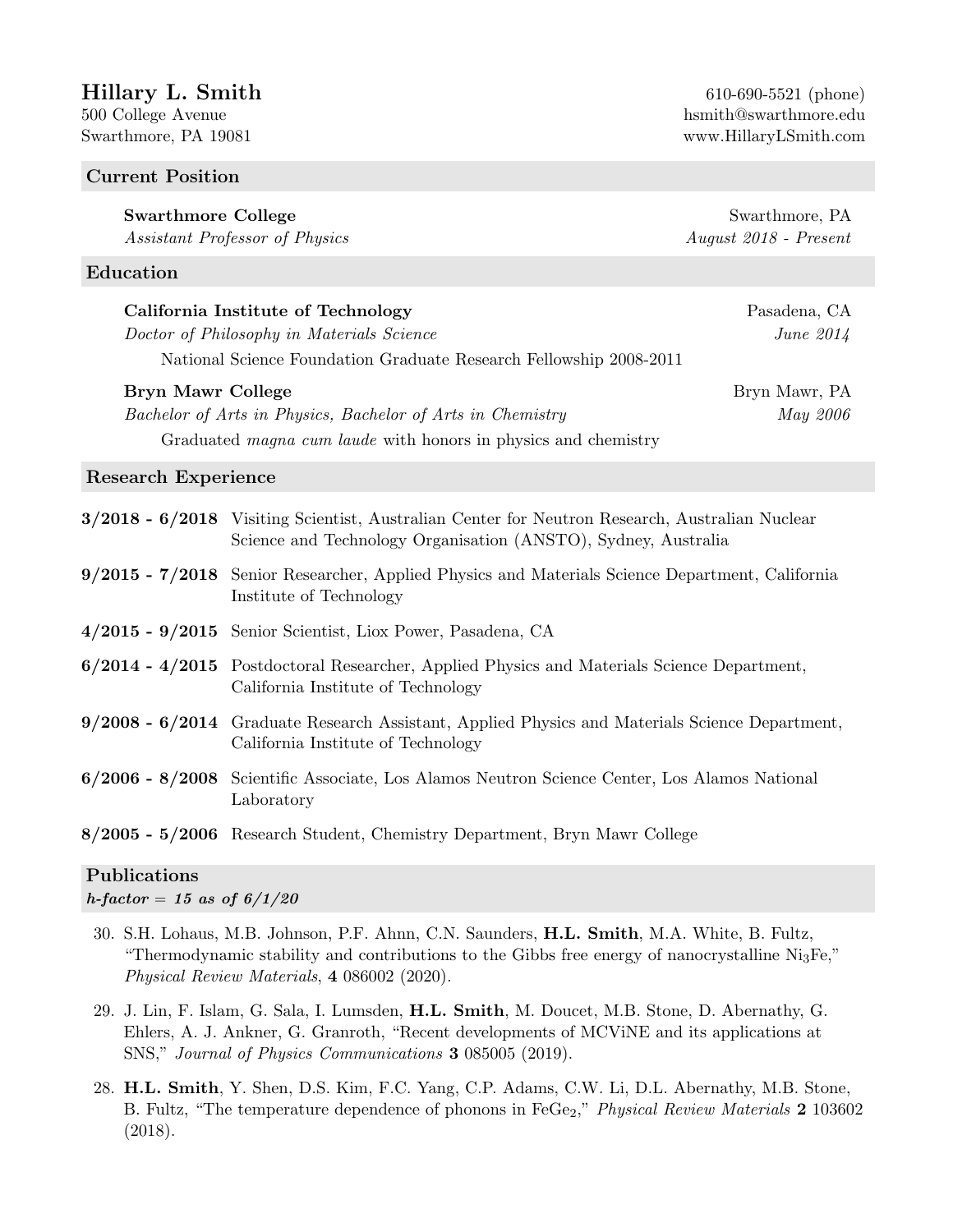- 27. F.C. Yang, O. Hellman, M.S. Lucas, H.L. Smith, C.N. Saunders, Y. Xiao, P. Chow, B.Fultz, "Temperature dependence of phonons in  $Pd_3F$ e through the Curie temperature," Physical Review B 98 024301 (2018).
- 26. G.E. Granroth, K. An, H.L. Smith, P. Whitfield, J. Neuefeind, J. Lee, W. Zhou, V.N. Sedov, P.F. Peterson, A. Parizzi, H. Skorpenske, S.M. Hartman, A. Huq, D.L. Abernathy, "Event-based processing of neutron scattering data at the Spallation Neutron Source," Journal of Applied  $Crystallography$ , **51** 616 (2018).
- 25. D.S. Kim, O. Hellman, J. Herriman, H.L. Smith, J.Y.Y. Lin, N. Shulumba, J.L. Niedziela, C.W. Li, D. Abernathy, B. Fultz, "Nuclear quantum effect with pure anharmonicity and the anomalous thermal expansion of silicon," Proceedings of the National Academy of Sciences, 115 1992 (2018).
- 24. J.L. Niedziela, R. Mills, M.L. Loquillo, H.D. Skorpenske, D. Armitage, H.L. Smith, J.Y.Y. Lin, M.S. Lucas, M.B. Stone, D. Abernathy, "Design and operating characteristic of a vacuum furnace for time-of-flight inelastic neutron scattering measurements," Review of Scientific Instruments, 88 105116 (2017).
- 23. H.L. Smith, C.W. Li, A. Hoff, G. Garrett, D.S. Kim, F.C. Yang, M.S. Lucas, T. Swan-Wood, J.Y.Y. Lin, M.B. Stone, D. Abernathy, M. Demetriou, B. Fultz, "Separating the configurational and vibrational entropy contributions in metallic glasses," Nature Physics, 13 900 (2017).
- 22. Y. Shen, C.W. Li, X. Tang, H.L. Smith, B. Fultz, "Phonon Anharmonicity and Components of the Entropy in Palladium and Platinum," *Physical Review B* **93** 214303 (2016).
- 21. S.J. Tracy, L. Mauger, H.L. Smith, H.J. Tan, J.E. Herriman, Y.M. Ziao, B. Fultz, "Polaron Mobility and Disordering of the Sodium Sublattice in Triphylite-Na<sub>x</sub>FePO<sub>4</sub>," Chemistry of Materials 28 3051 (2016).
- 20. J.Y.Y. Lin, H.L. Smith, G.E. Granroth, D.L. Abernathy, M.D. Lumsden, B. Winn, A.A. Aczel, M. Aivazis, B. Fultz, "Monte Carlo Neutron Ray Tracing Simulation of Multiple Scattering and Multi-Excitation Scattering," Nuclear Instruments and Methods A 810 86 (2016).
- 19. E. Talaie, V. Duffort, H.L. Smith, B. Fultz, L.F. Nazar, "Structure of the High Voltage Phase of Layered P2-Na<sub>x</sub> $[\text{Mn}_{1/2}\text{Fe}_{1/2}]\text{O}_2$  and the Positive Effect of Ni Substitution on its Stability," *Energy*  $\mathscr$ *Environmental Science* **8** 2512 (2015).
- 18. T. Lan, C.W. Li, O. Hellman, J.A. Munoz, H.L. Smith, D.L. Abernathy, B. Fultz, "Phonon quarticity induced by lattice expansion, and the stabilization of rutile  $TiO<sub>2</sub>$ ," Physical Review B 92 054304 (2015).
- 17. C.W. Li, H.L. Smith, T. Lan, J.L. Niedziela, J.A. Munoz, J.B. Keith, L. Mauger, D. Abernathy, B. Fultz, "Phonon Anharmonicity of Monoclinic and Yttrium-Stabilized Zirconia," Physical Review B 91 144302 (2015).
- 16. A. Junghans, E.B. Watkins, R.D. Barker, S. Singh, M.J. Waltman, H.L. Smith, L. Pocivavsek, J. Majewski, "Analysis of biosurfaces by neutron reflectometry: From simple to complex interfaces," Biointerphases 10(1), 019014 (2015).
- 15. D.S. Kim, H.L. Smith, J.L. Niedziela, C.W. Li, D. Abernathy, B. Fultz, "Phonon Anharmonicity in Silicon from 100 to 1500K," Physical Review B 91 014307 (2014).
- 14. T. Lan, C.W. Li, J.L. Niedziela, H.L. Smith, D.L. Abernathy, G.R. Rossman, B. Fultz, "Anharmonic Lattice Dynamics of Cuprite  $Ag_2O$  Studied by Inelastic Neutron Scattering and First Principles Molecular Dynamics Simulations," *Physical Review B* 89 054306 (2014).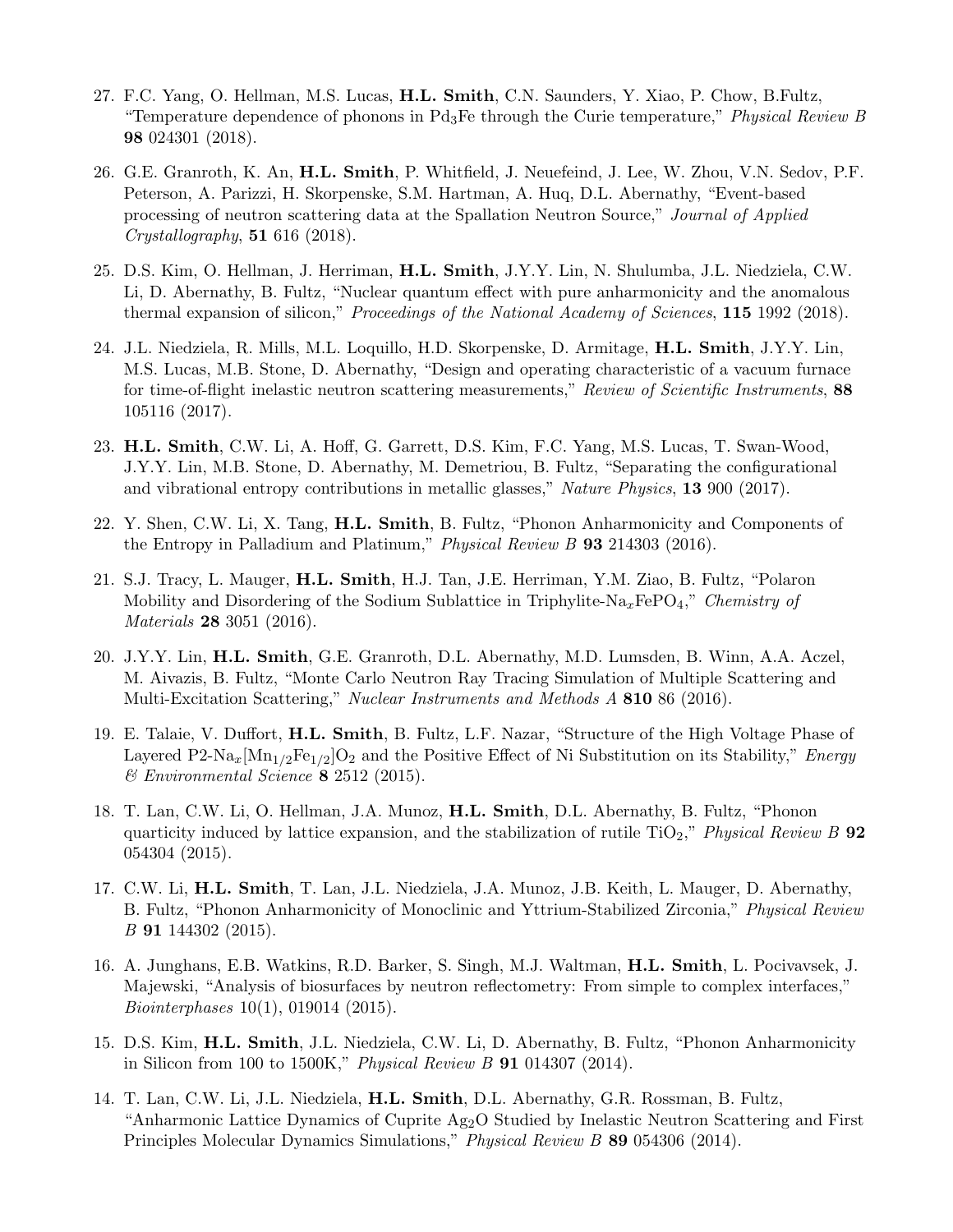- 13. H.J. Tan, H.L. Smith, L. Kim, T.K. Harding, S.C. Jones, B. Fultz, "Electrochemical Cycling and Lithium Insertion in Nanostructured FeF<sub>3</sub> Cathodes," Journal of the Electrochemical Society 161 (3) A1 (2014).
- 12. D.G. Abrecht, J.A. Munoz, H.L. Smith, B.Fultz, "Spin-State Effects on the Thermal Dihydrogen Release from Solid-State  $[MH(\eta^2-H_2dppe_2]^+$  (M = Fe, Ru, Os) Organometallic Complexes for Hydrogen Storage Applications," Journal of Physical Chemistry (118) 1783 (2014).
- 11. A. Junghans, M.J. Waltman, H.L. Smith, L. Pocivacek, N. Zebda, K. Birukov, M. Viapiano, J. Majewski, "Understanding Dynamic Changes in Live Cell Adhesion with Neutron Reflectometry," Modern Physics Letters B 28 1430015 (2014).
- 10. <sup>∗</sup>H.L. Smith, B.C. Hornbuckle, L. Mauger, B. Fu, S. Tracy, G.B. Thompson, M.S. Lucas, Y.Xiao, M.Y. Hu, J. Zhao, E. Ercan Alp, B. Fultz, "Changes in Vibrational Entropy During the Early Stages of Chemical Unmixing in fcc Cu-6%Fe," Acta Materialia 61 7466 (2013).
- 9. M.S. Jablin, M. Zherenkov, B.P. Toperverg, M. Dubey, H.L. Smith, A. Vidyasagar, R. Toomey, A.J. Hurd, J. Majewski, "In-Plane Correlations in a Polymer-Supported Lipid Membrane Measured by Off-Specular Neutron Scattering," Physical Review B 106 138101 (2011).
- 8. H.L. Smith, J. Hickey, M.S. Jablin, A. Trujillo, J.P. Freyer, J. Majewski, "Mouse Fibroblast Cell Adhesion Studied by Neutron Reflectometry," *Biophysical Journal* 98 793 (2010).
- 7. M. Hirayama, M. Yonemura, K. Suzuki, N. Torikai, H.L. Smith, E. Watkins, J. Majewski, R. Kanno, "Surface Characterization of LiFePO<sub>4</sub> Epitaxial Thin Films by X-Ray/Neutron Reflectometry," Electrochemistry 78 413 (2010).
- 6. H.L. Smith, R.L. Usala, E.W. McQueen, J.I. Goldsmith, "Novel Polyaromatic-Terminated Transition Metal Complexes for the Functionalization of Carbon Surfaces," Langmuir 26 3341 (2010).
- 5. M. Dubey, M.S. Jablin, H.L. Smith, J. Majewski, "Investigations of Surrogate Cellular Membranes Using Neutron Reflectometry," Acta Crystallographica D 66 1237 (2010).
- 4. H.L. Smith, M.S. Jablin, A. Vidyasagar, J. Saiz, E. Watkins, R. Toomey, A.J. Hurd, J. Majewski, "Model Lipid Membranes on a Tunable Polymer Cushion," Physical Review Letters 102 228102  $(2009).$
- 3. L. He, H.L. Smith, J. Majewski, C.Y. Fujimoto, C.J. Cornelius, D. Perahia, "Interfacial Effects on Water Penetration into Ultrathin Ionomer Films: An in-situ Study Using Neutron Reflectometry," Macromolecules **42** 5745 (2009).
- 2. A. Vidyasagar, H.L. Smith, J. Majewski, R.G. Toomey, "Continuous and Discontinuous Volume-Phase Transitions in Surface-Tethered, Photo-Crosslinked poly(N -isopropylacrylamide) Networks," Soft Matter, 5 4733 (2009).
- 1. H.L. Smith, M.C. Howland, A.W. Szmodis, Q. Li, L.L. Daemen, A.N. Parikh, J. Majewski, "Early Stages of Oxidative Stress-Induced Membrane Permeabilization: A Neutron Reflectometry Study," Journal of the American Chemical Society, 131 3631 (2009).

<sup>∗</sup>Received the 2013 Acta Materialia Student Award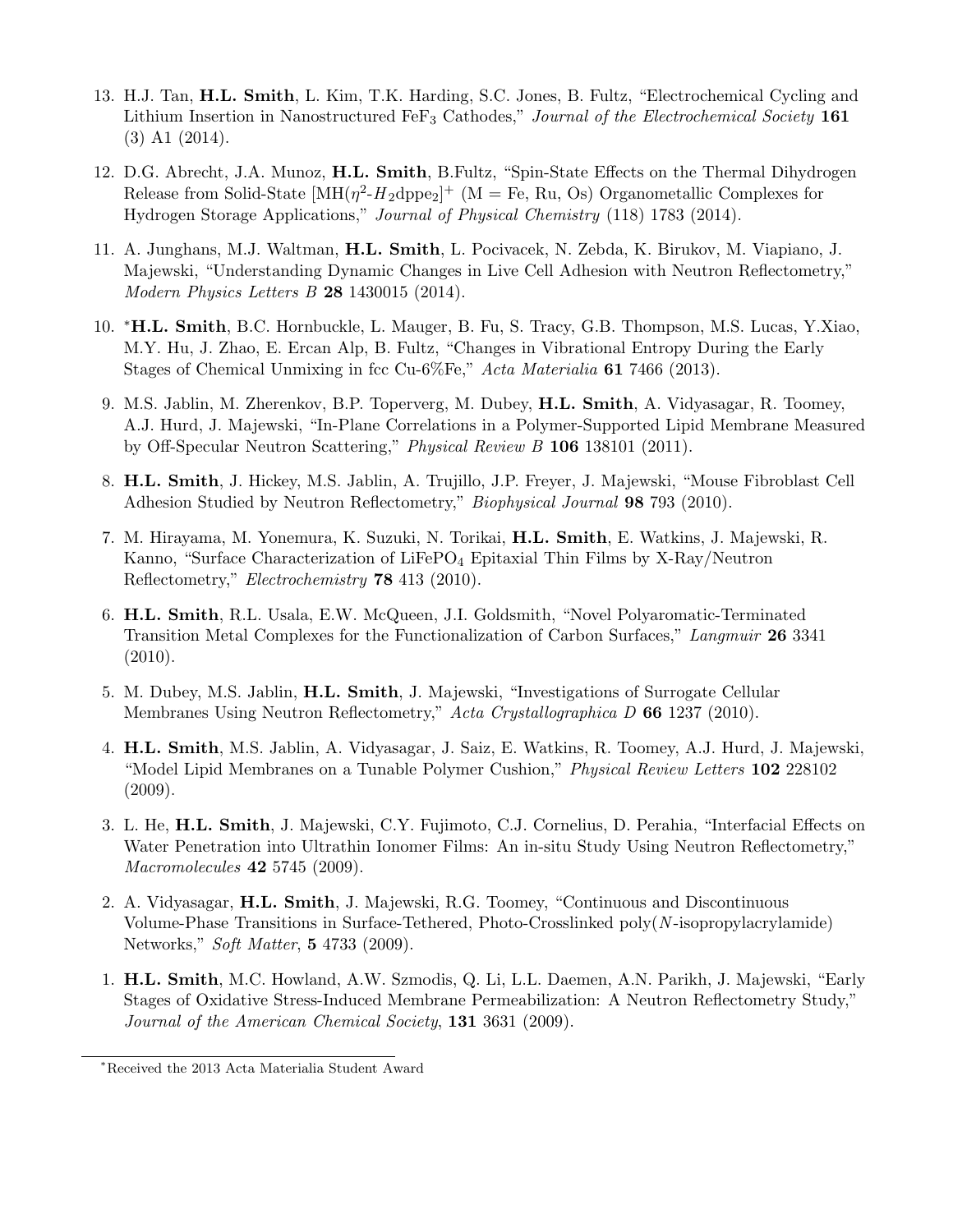#### Contributed and Invited Talks

- 21. "Vibrational Entropy of Glass Transitions in Metallic and Molecular Glasses," American Conference on Neutron Scattering, Virtual Meeting (15 July 2020).
- 20. "Comparison of Excess Entropy in Strong and Fragile Metallic Glasses," TMS Meeting, San Diego, CA (26 February 2020). Invited
- 19. "Using inelastic neutron scattering to determine the origin of specific heat at the glass transition," NSTLI Seminar Series, Australian Nuclear Science and Technology Organisation, Lucas Heights, NSW, Australia (2 May 2018). Invited
- 18. "Vibrational and Configurational Entropy of Liquids and Glasses," APS March Meeting, Los Angeles, CA (8 March 2018).
- 17. "Entropy Contributions in Strong and Fragile Metallic Glasses," TMS Meeting, San Diego, CA (1 March 2017).
- 16. "Investigations of Materials to Address Alternative Energy Challenges," Department of Physics, Bryn Mawr College, Bryn Mawr, PA (23 January 2017). Invited
- 15. "Assessing the Role of Vibrational Entropy in Glasses," American Conference on Neutron Scattering, Knoxville, TN (13 July 2016).
- 14. "Experiment Simulations in a High-Temperature Sample Environment," American Conference on Neutron Scattering, Knoxville, TN (12 July 2016).
- 13. "Vibrational Entropies of Liquids and Glasses," TMS Meeting, Nashville, TN (16 February 2016). Invited
- 12. "Comparison of the Entropy in  $\text{Cu}_{50}\text{Zr}_{50}$  and  $\text{Cu}_{46}\text{Zr}_{46}\text{Al}_{8}$ ," TMS Meeting, Nashville, TN (18) February 2016).
- 11. "Study of Real-time Kinetic Phenomena with Inelastic Neutron Scattering," SNS/HFIR User Group Meeting, Oak Ridge National Lab, Oak Ridge, TN (27 October 2015). Invited
- 10. "Configurational and Vibrational Entropy in Amorphous Copper Zirconium," TMS Meeting, Orlando, FL (17 March 2015).
- 9. "Entropy and Metallic Glasses," Department of Physics, Pomona College, Pomona, CA (29 January 2015). Invited
- 8. "Contributions from Configurational and Vibrational Entropy in Glassy CuZr," American Conference on Neutron Scattering, Knoxville, TN (June 2014).
- 7. "High-Temperature Sample Environment Template for Experiment Simulations on DGS Instruments at the SNS", American Conference on Neutron Scattering, Knoxville, TN (June 2014).
- 6. "Changes in Vibrational Entropy in Cu-Fe," TMS Meeting, San Diego, CA (February 2014).
- 5. "Investigation of Electrochemical and Structural Changes During Discharge of Iron Trifluoride," 10th Pacific Rim Conference on Ceramic and Glass Technology, San Diego, CA (June 2013).
- 4. Phonons in Amorphous Copper Zirconium, American Conference on Neutron Scattering, Washington, DC (June 2012)
- 3. "Vibrational Entropy of Amorphous Copper Zirconium," TMS Meeting, Orlando, FL (March 2012).